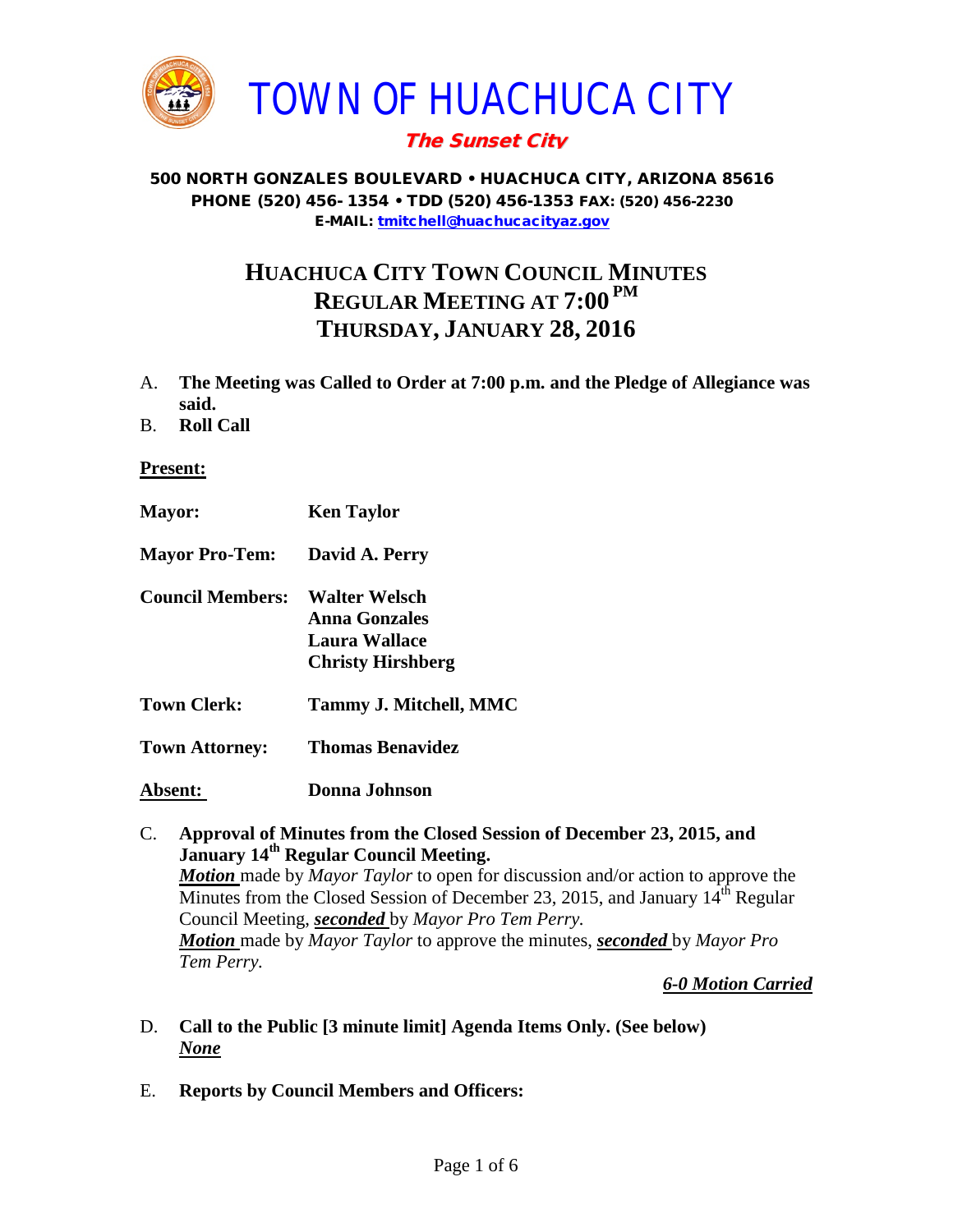- 1. *Councilmember Welsch - Library/Senior Center***-**. Councilmember Welsch stated Library Director Norris is back from maturity leave. Sign language classes are set for the first week in March. In February they will be preparing for the summer reading program. Director Norris said in her report they have hired a new library aide named Taylor Watson, he spent sometime in the Navy with the Navy Music Library. Council member Welsch stated they are starting they back to school drive for this August because it continues to grow each year.
- 2. *Councilmember Gonzales***–** *Planning and Zoning-* . Councilmember Gonzales stated they are still working on the General Plan and are waiting for the Department Heads input.
- 3. *Councilmember Wallace* **–** *Parks and Recreation***-**.Councilmember Wallace stated there are still two open positions for the Park & Rec's Commission.
- 4. *Councilmember Johnson – Public Safety-*Assistant Chief Thies stated that on January 22 we had a fire at the Cochise County Children Center Building. This fire was put out by the Huachuca City Fire Department with Whetstone backup. We did request Sierra Vista Arson Investigator This is still under investigation, but I can tell you we do have a suspect in custody that is 18 years old named Joseph Lafkin. He will be charged with multiple accounts. Assistant Chief Thies said he cannot take questions on this subject but we are being transparency if anyone has any other questions. Fire Chief Allmon reported that he was in contact with the ISO and by

February he will have all of the three years of records ready for them. The ISO said they would be here in March to inspect the fire dept. Chief Allmon is also working on ordering Fireworks for the  $4<sup>th</sup>$  of July and we are looking at a 45 minute show. Chief Allmon stated that he would like to get rid of a few rumors that Sierra Vista came to put out the fire and that was "not true", Huachuca put out the fire. We only had the Arson Investigators here because our town has none. Chief Allmon also mentioned that he found a place where he can get radios for 25,000 a lot cheaper than the 200,000 that was proposed. We will wait till next budget for discussion on the radios.

- 5. *Mayor Pro Tem Perry Public Works-* Mayor Pro Tem Perry reported that he spoke with the LF Supervisor and the next payment list you will see an increase because of the tires for the loader. Normally the tires cost \$12,000 but he found them cheaper. Supervisor Brown found them for about \$6,000.
- 6. *Councilmember Hirshberg***–** *Finance-*.Councilmember Hirshberg said the Audit is not complete but they are nearing the end.
- 7. *Mayor Taylor* Mayo*r* Taylor reported we will get in contact with Engineer Hugh for attending a Workshop, either Saturday the  $6<sup>th</sup>$  or the 13<sup>th</sup>. We would like to add the CDBG on Agenda. Mayor Taylor also stated that the newspaper is a little bias in reporting for the Town of Huachuca City so please don't take everything they say as gospel. Our Fire Dept. is not being taken over by anyone that is not true. They actually did not report what the town told them they went with the rumors. If you have any questions please ask the Town.
- 8. *Tammy Mitchell – Town Clerk's Report-*Clerk Mitchell reported she has volunteered the Town to host the Executive SEAGO meeting at our Community Center. Clerk Mitchell stated we have not hosted this in a long time. It is scheduled for the  $25<sup>th</sup>$  of February at 10:00 AM and lunch will be served.
- F. **Unfinished Business:**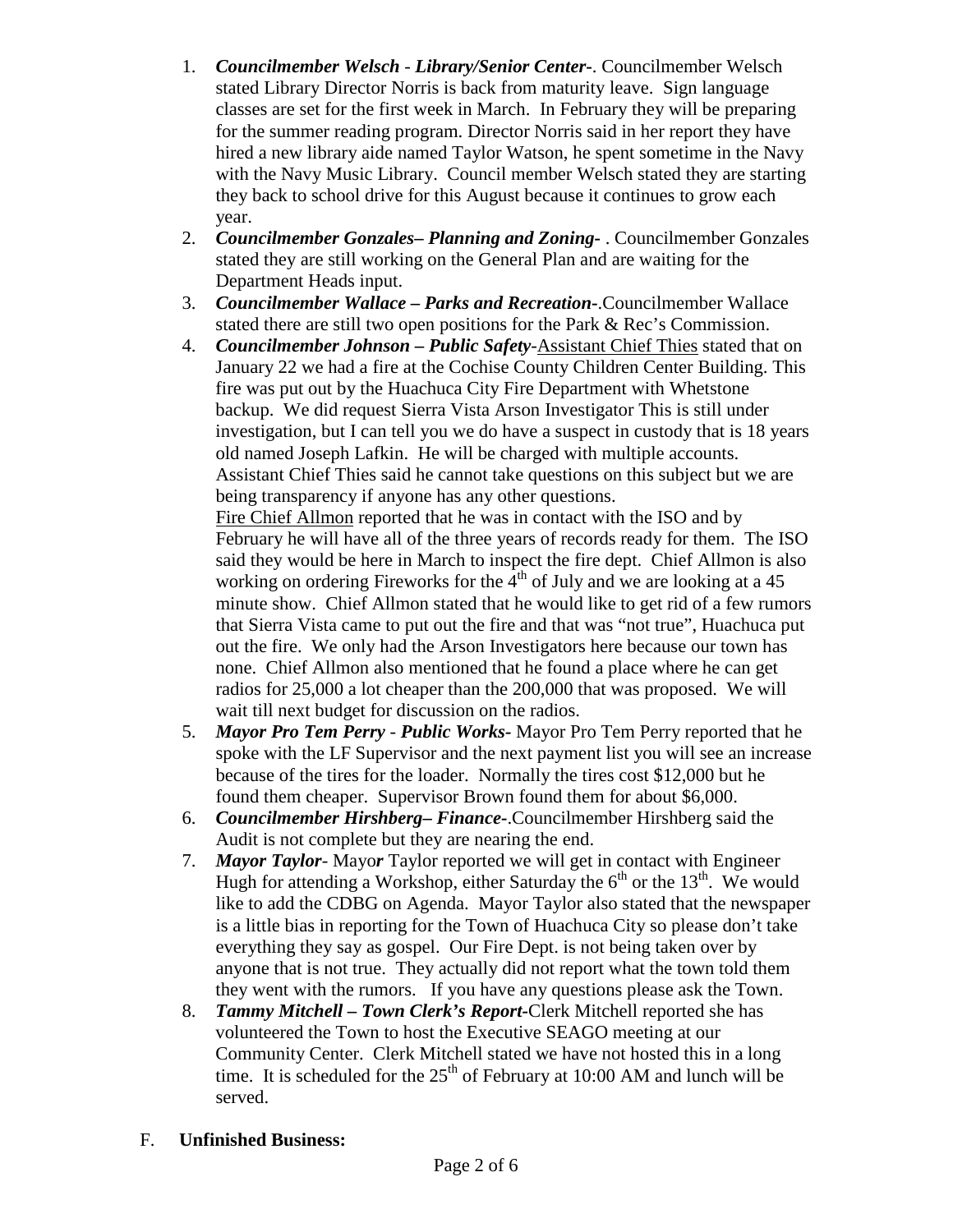- 1. **Discussion and/or Action [Mayor Pro Tem Perry]: For Changes that need to be made to the Town's Code for Mayor and Council Elections.** *Motion* made by *Mayor Pro Tem Perry* to open for discussion and/or action, *seconded* by *Mayor Taylor.* After discussion from Attorney Benavidez, he stated we need to update our codes. Attorney Benavidez said we can make these changes in one Ordinance.
- 2. **Discussion and/or Action [Mayor Pro Tem Perry]: Changing the Form of Town Government to Town Manager / Town Council.**

*Motion* made by *Mayor Pro Tem Perry* to open for discussion and/or action, *seconded* by *Mayor Taylor.*

*Motion* made by *Mayor Pro Tem Perry* to direct staff to assemble the documentation for the workshop, *seconded* by *Councilmember Welsch.*

*6-0 Motion Approved*

- G. **New Business:** 
	- 1. **Discussion only [Mayor Taylor]:** 
		- **i. Notice: Citizens of un-incorporated areas NOT within the jurisdiction of the Town of Huachuca City or Whetstone Fire District that request Emergency Fire and / or Medical response will be charged for applicable services rendered.**
		- **ii Notice: Fire and Safety compliance inspections and certificates to be conducted and issued for businesses and certain high risk properties within the Jurisdiction of the Town of Huachuca City.**

*Motion* made by Mayor Taylor to open for discussion, *seconded* by *Mayor Pro Tem Perry*

*No Action*

2. **Discussion only [Town Building Official and Town Attorney]: First Reading of the Following Ordinances Amending the Town Code:**

*Clerk Tammy Mitchell read by title only, Ordinances 2016-01, 2016-02, 2016-03, 2016-04, 2016-05, 2016-06, 2016-07, 2016-08, 2016-09, 2016-10, 2016-11.*

- **i. ORDINANCE NO. 16-01- AMENDING THE TOWN CODE TITLE 15 "BUILDINGS AND CONSTRUCTION," SECTION 15.05.020 "AMENDMENTS" AND SECTION 15.80.010 "NOTICE OF VIOLATIONS" TO ADOPT AMENDMENTS TO THE BUILDING CODE AND TO CHANGE THE PENALTIES FOR VIOLATING THE BUILDING CODE.**
- **ii. ORDINANCE NO. 16-02 - AMENDING THE TOWN CODE TITLE 2 "ADMINISTRATION AND PERSONNEL," CHAPTER 2.65 "VOLUNTEER FIRE DEPARTMENT" AND TITLE 15 "BUILDINGS AND CONSTRUCTION," CHAPTER 15.50 'FIRE CODE" TO ADOPT THE**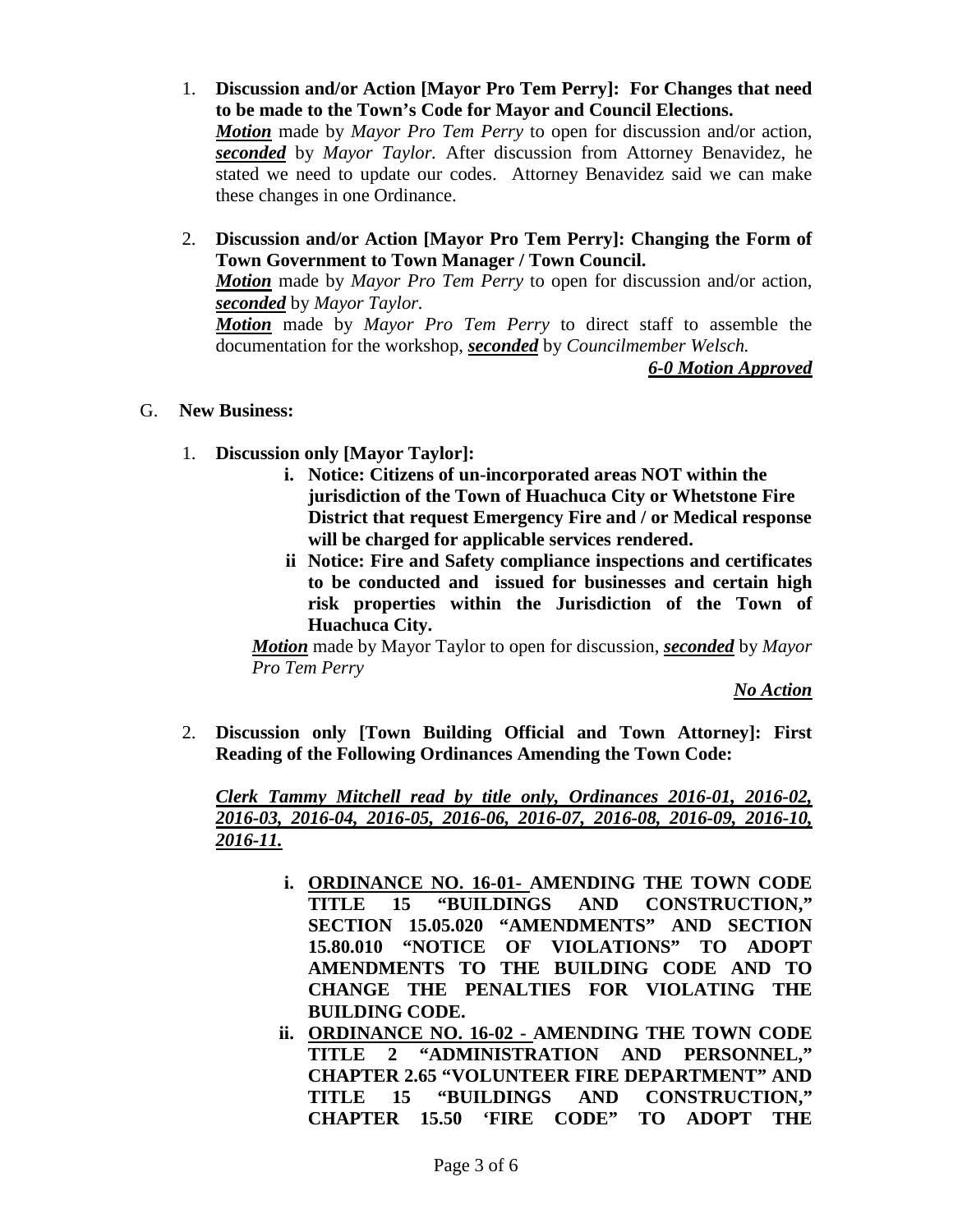**INTERNATIONAL FIRE CODE 2012 EDITION WITH AMENDMENTS.**

- **iii. ORDINANCE NO. 16-03 - AMENDING THE TOWN CODE TITLE 15 "BUILDINGS AND CONSTRUCTION," CHAPTER 15.10 "RESIDENTIAL CODE," SECTIONS 15.10.010 AND 15.10.020 TO ADOPT THE 2012 EDITION OF THE INTERNATIONAL RESIDENTIAL CODE WITH AMENDMENTS.**
- **iv. ORDINANCE NO. 16-04 - AMENDING THE TOWN CODE TITLE 15 "BUILDINGS AND CONSTRUCTION," CHAPTER 15.15 "ELECTRICAL CODE," SECTIONS 15.15.010 AND 15.15.020 TO ADOPT THE 2014 EDITION OF THE NATIONAL ELECTRICAL CODE WITH AMENDMENTS.**
- **v. ORDINANCE NO. 16-05 - AMENDING THE TOWN CODE TITLE 15 "BUILDINGS AND CONSTRUCTION," CHAPTER 15.20 "EXISTING BUILDING CODE," SECTIONS 15.20.010 AND 15.20.020 TO ADOPT THE 2012 EDITION OF THE INTERNATIONAL EXISTING BUILDING CODE WITH AMENDMENTS.**
- **vi. ORDINANCE NO. 16-06 - AMENDING THE TOWN CODE TITLE 15 "BUILDINGS AND CONSTRUCTION," CHAPTER 15.25 "PLUMBING CODE," SECTIONS 15.25.010 AND 15.25.020 TO ADOPT THE 2012 EDITION OF THE INTERNATIONAL PLUMBING CODE WITH AMENDMENTS.**
- **vii. ORDINANCE NO. 16-07 - AMENDING THE TOWN CODE TITLE 15 "BUILDINGS AND CONSTRUCTION," SECTIONS 15.30.010 AND 15.30.020 TO CLARIFY THAT THE TOWN HAS ADOPTED THE UNIFORM CODE FOR THE ABATEMENT OF DANGEROUS BUILDINGS, 1997 EDITION, AND TO MAKE AMENDMENTS TO THAT CODE.**
- **viii. ORDINANCE NO. 16-08 - AMENDING THE TOWN CODE TITLE 15 "BUILDINGS AND CONSTRUCTION," CHAPTER 15.35 "MECHANICAL CODE," SECTIONS 15.35.010 AND 15.35.020 TO ADOPT THE 2012 EDITION OF THE INTERNATIONAL MECHANICAL CODE WITH AMENDMENTS.**
- **ix. ORDINANCE NO. 16-09 - AMENDING THE TOWN CODE TITLE 15 "BUILDINGS AND CONSTRUCTION," CHAPTER 15.40 "ENERGY CONSERVATION CODE," SECTIONS 15.40.010 AND 15.40.020 TO ADOPT THE 2012 EDITION OF THE INTERNATIONAL ENERGY CONSERVATION CODE WITH AMENDMENTS.**
- **x. ORDINANCE NO. 16-10 - AMENDING THE TOWN CODE TITLE 15 "BUILDINGS AND CONSTRUCTION," SECTION 15.45.020, TO ADOPT AMENDMENTS TO THE UNIFORM HOUSING CODE.**
- **xi. ORDINANCE NO. 16-11 - AMENDING THE TOWN CODE TITLE 15 "BUILDINGS AND CONSTRUCTION,"**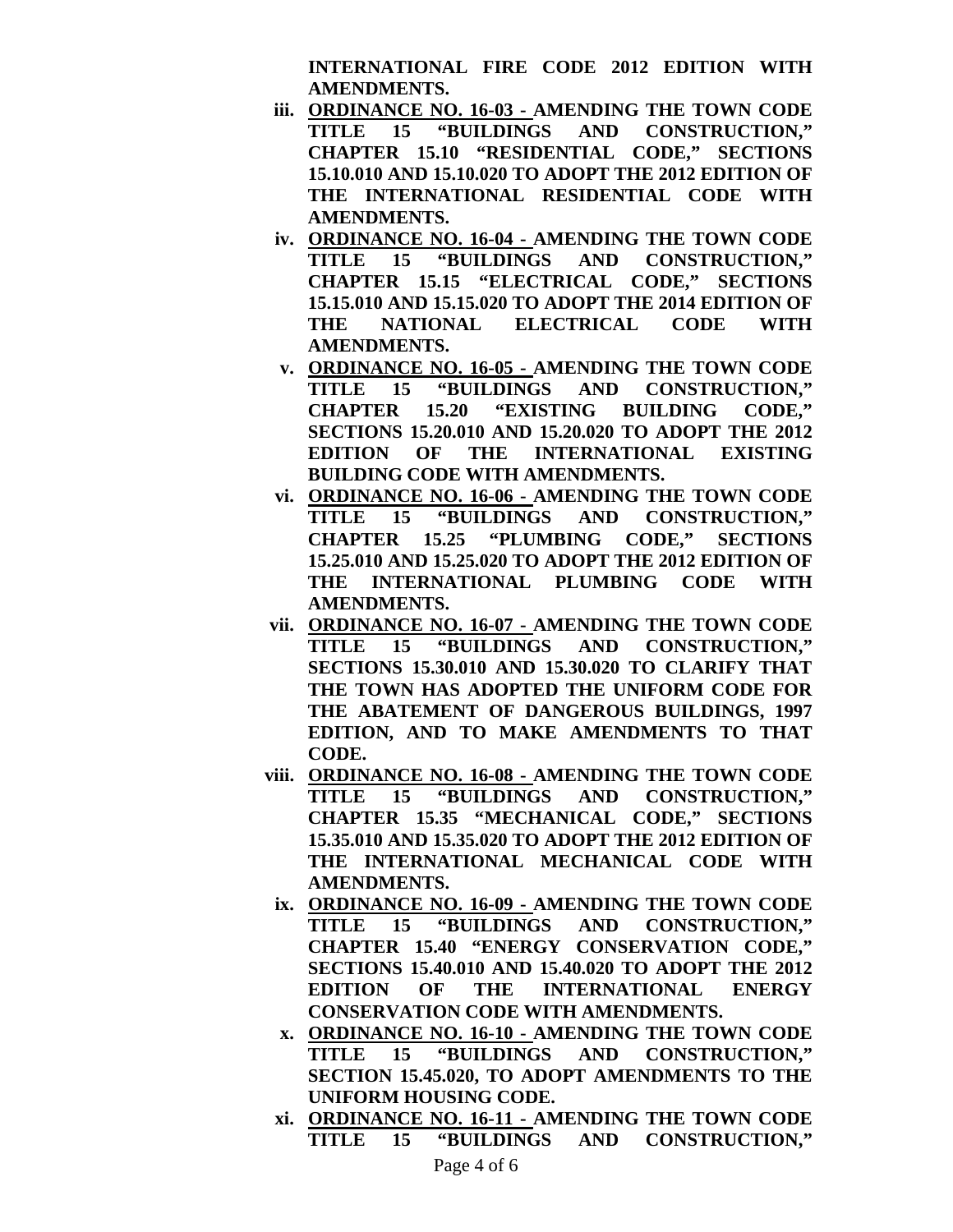**CHAPTER 15.55 "PROPERTY MAINTENANCE CODE," TO ADOPT THE 2012 EDITION OF THE INTERNATIONAL PROPERTY MAINTENANCE CODE WITH AMENDMENTS.**

**xii. RESOLUTION NO. 2016-01-A RESOLUTION OF THE MAYOR AND COUNCIL OF THE TOWN OF HUACHUCA CITY, ARIZONA, AUTHORIZING THE TOWN TO ENTER INTO AN INTERGOVERNMENTAL AGREEMENT WITH SANATA CRUZ COUNTY FOR INCARCERATION SERVICES.**

Resolution 2016-01 was not on agenda and is pulled for the next meeting.

*Motion* made by *Mayor Taylor* to open for discussion only for the ordinances, *seconded* by *Mayor Pro Tem Perry.*

## H. **Payment Approval Report in the amount of \$58,154.96**

*Motion* made by *Mayor Taylor* to open for discussion and/or action, *seconded* by *Councilmember Hirshberg.*

*Motion* made by *Mayor Taylor* to approve the payment report, *seconded* by *Councilmember Hirshberg.*

*6-0 Motion Carried*

- I. **Call to the Public: [3 min. limit] ARS38-431-01 Public body may make an open call to the public during a public meeting, subject to reasonable time, place and manner restrictions, to allow individuals to address the public body on any issue within the jurisdiction of the public body. At the conclusion of an open call to the public, individual members of the public body may respond to criticism made by those who have addressed the public body, may ask staff to review a matter or may ask that a matter be put on a future agenda. However, members of the public body shall not discuss or take legal action on matters raised during an open call to the public unless the matters are properly noticed for discussion and legal action.**
	- 1. Neil Josephson: First of all, you're going to have the workshop for a landfill plan. This plan is not complete. It's listed 27 attachments, they are not there. You all seem to think things are peachy at the landfill; here are some aerial shots that show the trash is not covered. Arizona statutes say that the trash is supposed to be covered by tarps. It is not being done.
	- 2. Cynthia Butterworth: Suggestion to create an email group so when things are posted, that everyone gets notified. This would be for people who can't get down to the post office or to the Town Hall
	- 3. New Resident Diane Hildebrandt suggested that on the website under transportation. There is nothing indicating that there would be transportation to the post office.
	- 4. Craig Smith: Announce although the council cannot do an initiative, I'm going to start one. I would like to get the citizens to change the form of government for a Town Manager.